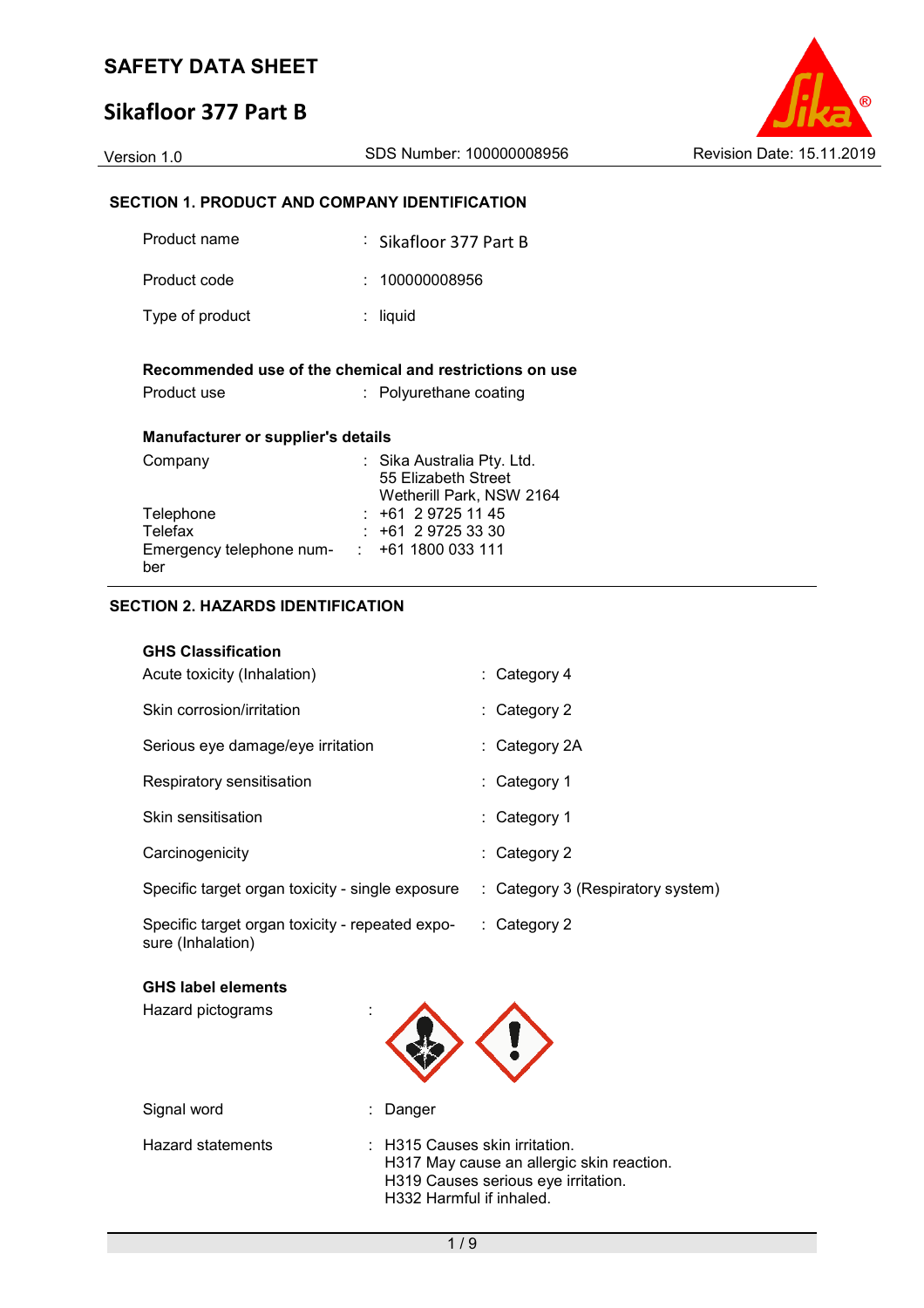# **Sikafloor 377 Part B**

| <b>Revision Date: 15.11.2019</b> |
|----------------------------------|

| Version 1.0              | SDS Number: 100000008956                                                                                                                                                                                                                                                                                                                                                                                                                                                                                                                                                                                                                                                                                                                                                                                                                                                                                                                                                                                                                                                                                                                                                                                                                                                                                                                                                                                                                                                                                                                                                                | Revision Date: 15.1 |
|--------------------------|-----------------------------------------------------------------------------------------------------------------------------------------------------------------------------------------------------------------------------------------------------------------------------------------------------------------------------------------------------------------------------------------------------------------------------------------------------------------------------------------------------------------------------------------------------------------------------------------------------------------------------------------------------------------------------------------------------------------------------------------------------------------------------------------------------------------------------------------------------------------------------------------------------------------------------------------------------------------------------------------------------------------------------------------------------------------------------------------------------------------------------------------------------------------------------------------------------------------------------------------------------------------------------------------------------------------------------------------------------------------------------------------------------------------------------------------------------------------------------------------------------------------------------------------------------------------------------------------|---------------------|
|                          | H334 May cause allergy or asthma symptoms or breathing<br>difficulties if inhaled.<br>H335 May cause respiratory irritation.<br>H351 Suspected of causing cancer.<br>H373 May cause damage to organs through prolonged or re-<br>peated exposure if inhaled.                                                                                                                                                                                                                                                                                                                                                                                                                                                                                                                                                                                                                                                                                                                                                                                                                                                                                                                                                                                                                                                                                                                                                                                                                                                                                                                            |                     |
| Precautionary statements | : Prevention:<br>P201 Obtain special instructions before use.<br>P202 Do not handle until all safety precautions have been read<br>and understood.<br>P260 Do not breathe dust/ fume/ gas/ mist/ vapours/ spray.<br>P264 Wash skin thoroughly after handling.<br>P271 Use only outdoors or in a well-ventilated area.<br>P272 Contaminated work clothing should not be allowed out of<br>the workplace.<br>P280 Wear protective gloves/ eye protection/ face protection.<br>P281 Use personal protective equipment as required.<br>P285 In case of inadequate ventilation wear respiratory protec-<br>tion.<br><b>Response:</b><br>P302 + P352 IF ON SKIN: Wash with plenty of soap and water.<br>P304 + P340 + P312 IF INHALED: Remove victim to fresh air<br>and keep at rest in a position comfortable for breathing. Call a<br>POISON CENTER or doctor/ physician if you feel unwell.<br>P305 + P351 + P338 IF IN EYES: Rinse cautiously with water<br>for several minutes. Remove contact lenses, if present and<br>easy to do. Continue rinsing.<br>P308 + P313 IF exposed or concerned: Get medical advice/<br>attention.<br>P333 + P313 If skin irritation or rash occurs: Get medical ad-<br>vice/ attention.<br>P337 + P313 If eye irritation persists: Get medical advice/ at-<br>tention.<br>P362 Take off contaminated clothing and wash before reuse.<br>Storage:<br>P403 + P233 Store in a well-ventilated place. Keep container<br>tightly closed.<br>P405 Store locked up.<br>Disposal:<br>P501 Dispose of contents/ container to an approved waste<br>disposal plant. |                     |

### **Other hazards which do not result in classification**

None known.

### **SECTION 3. COMPOSITION/INFORMATION ON INGREDIENTS**

#### Substance / Mixture : Mixture

### **Hazardous components**

| $\blacksquare$ Chemical name              | CAS-No.    | Concentration (%) |
|-------------------------------------------|------------|-------------------|
| Diphenylmethanediisocyanate, isomeres and | 9016-87-9  | $>= 30 - 560$     |
| homologues                                |            |                   |
| methylenediphenyl diisocyanate            | 26447-40-5 | $>= 30 - 560$     |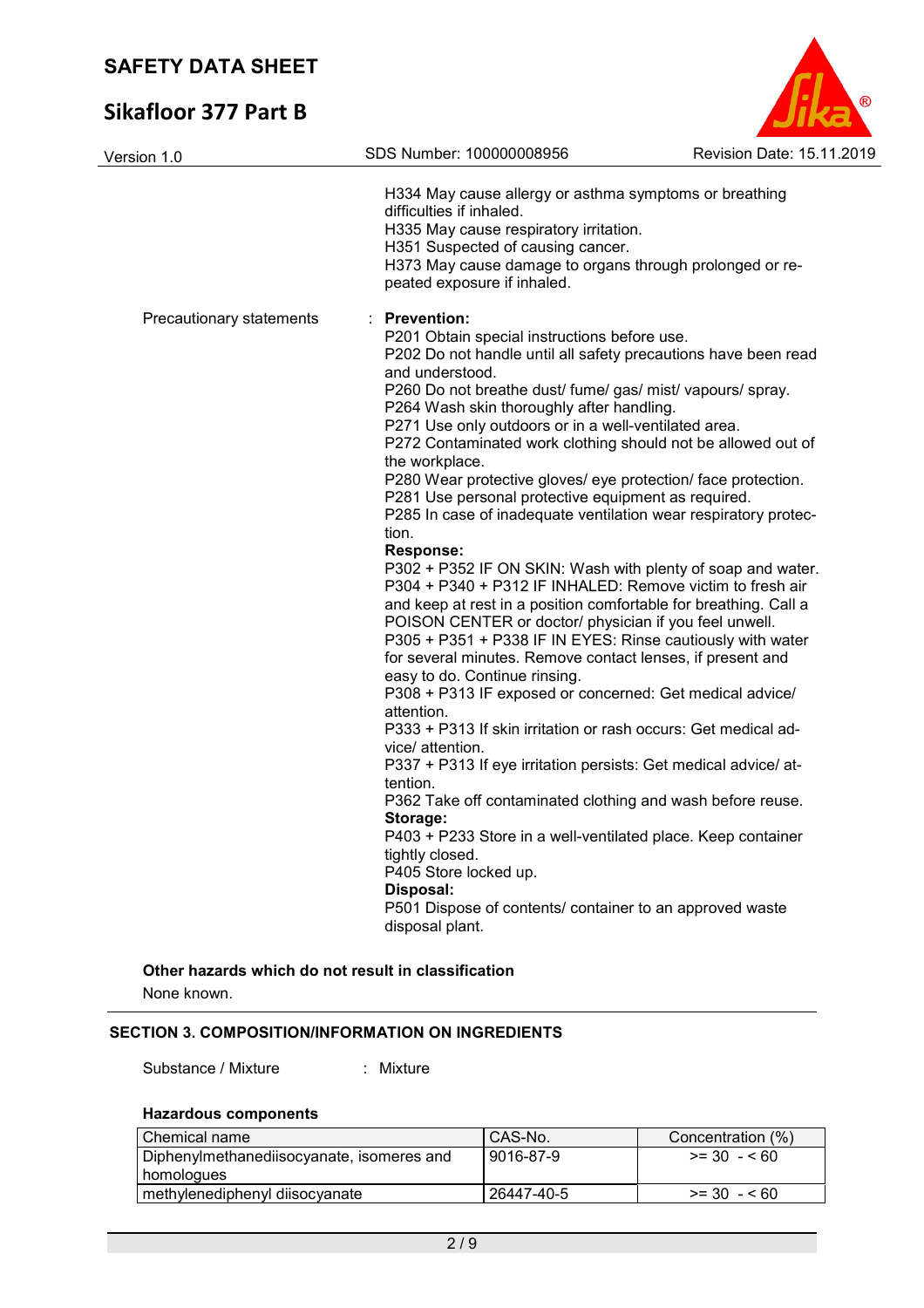# **Sikafloor 377 Part B**



| <b>SECTION 4. FIRST AID MEASURES</b>                              |                                                                                                                                                                                                                                                                                                                                                                                                                                                                                                                                                                                                                                         |
|-------------------------------------------------------------------|-----------------------------------------------------------------------------------------------------------------------------------------------------------------------------------------------------------------------------------------------------------------------------------------------------------------------------------------------------------------------------------------------------------------------------------------------------------------------------------------------------------------------------------------------------------------------------------------------------------------------------------------|
| General advice                                                    | : Move out of dangerous area.<br>Consult a physician.<br>Show this safety data sheet to the doctor in attendance.                                                                                                                                                                                                                                                                                                                                                                                                                                                                                                                       |
| If inhaled                                                        | Move to fresh air.<br>Consult a physician after significant exposure.                                                                                                                                                                                                                                                                                                                                                                                                                                                                                                                                                                   |
| In case of skin contact                                           | : Take off contaminated clothing and shoes immediately.<br>Wash off with soap and plenty of water.<br>If symptoms persist, call a physician.                                                                                                                                                                                                                                                                                                                                                                                                                                                                                            |
| In case of eye contact                                            | : Immediately flush eye(s) with plenty of water.<br>Remove contact lenses.<br>Keep eye wide open while rinsing.<br>If eye irritation persists, consult a specialist.                                                                                                                                                                                                                                                                                                                                                                                                                                                                    |
| If swallowed                                                      | Clean mouth with water and drink afterwards plenty of water.<br>Do not give milk or alcoholic beverages.<br>Never give anything by mouth to an unconscious person.<br>Obtain medical attention.                                                                                                                                                                                                                                                                                                                                                                                                                                         |
| Most important symptoms<br>and effects, both acute and<br>delayed | : irritant effects<br>sensitising effects<br>Asthmatic appearance<br>Cough<br>Respiratory disorder<br>Allergic reactions<br>Excessive lachrymation<br>Headache<br>Dermatitis<br>See Section 11 for more detailed information on health effects<br>and symptoms.<br>Causes skin irritation.<br>May cause an allergic skin reaction.<br>Causes serious eye irritation.<br>Harmful if inhaled.<br>May cause allergy or asthma symptoms or breathing difficul-<br>ties if inhaled.<br>May cause respiratory irritation.<br>Suspected of causing cancer.<br>May cause damage to organs through prolonged or repeated<br>exposure if inhaled. |
| Notes to physician                                                | Treat symptomatically.                                                                                                                                                                                                                                                                                                                                                                                                                                                                                                                                                                                                                  |

### **SECTION 5. FIREFIGHTING MEASURES**

| Suitable extinguishing media | : Use extinguishing measures that are appropriate to local cir-<br>cumstances and the surrounding environment. |
|------------------------------|----------------------------------------------------------------------------------------------------------------|
| ucts                         | Hazardous combustion prod- : No hazardous combustion products are known                                        |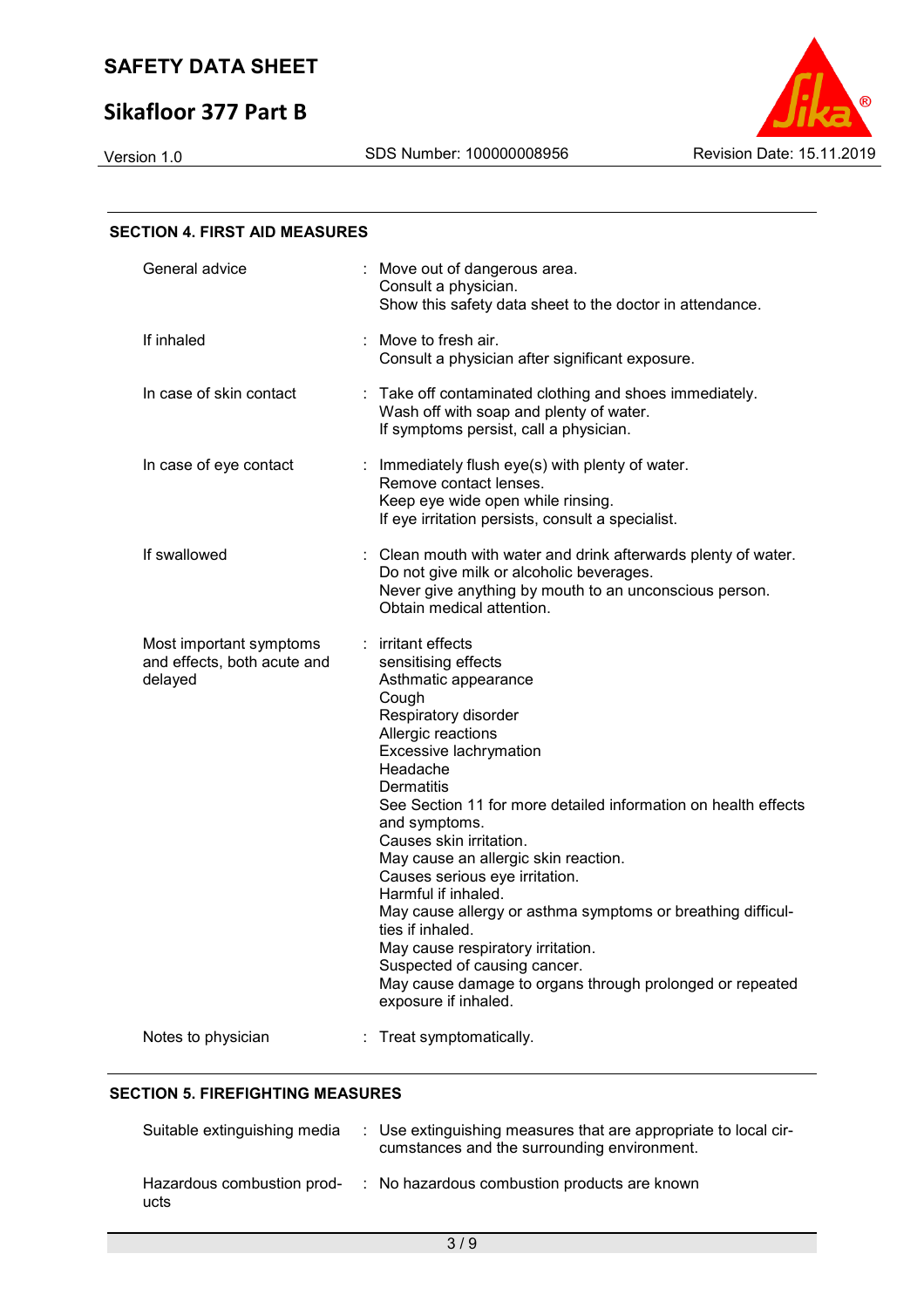# **Sikafloor 377 Part B**



| Version 1.0                         | SDS Number: 100000008956                                                                      | <b>Revision Date: 15.11.2019</b> |
|-------------------------------------|-----------------------------------------------------------------------------------------------|----------------------------------|
| Specific extinguishing meth-<br>ods | : Standard procedure for chemical fires.                                                      |                                  |
| for firefighters                    | Special protective equipment : In the event of fire, wear self-contained breathing apparatus. |                                  |

### **SECTION 6. ACCIDENTAL RELEASE MEASURES**

| Personal precautions, protec-<br>tive equipment and emer-<br>gency procedures | : Use personal protective equipment.<br>Deny access to unprotected persons.                                                                                      |
|-------------------------------------------------------------------------------|------------------------------------------------------------------------------------------------------------------------------------------------------------------|
| Environmental precautions                                                     | : Do not flush into surface water or sanitary sewer system.<br>If the product contaminates rivers and lakes or drains inform<br>respective authorities.          |
| Methods and materials for<br>containment and cleaning up                      | : Soak up with inert absorbent material (e.g. sand, silica gel,<br>acid binder, universal binder, sawdust).<br>Keep in suitable, closed containers for disposal. |

### **SECTION 7. HANDLING AND STORAGE**

| fire and explosion          | Advice on protection against : Normal measures for preventive fire protection.                                                                                                                                                                                                                                                                                                                                                                                                                                                                                                                                                                 |
|-----------------------------|------------------------------------------------------------------------------------------------------------------------------------------------------------------------------------------------------------------------------------------------------------------------------------------------------------------------------------------------------------------------------------------------------------------------------------------------------------------------------------------------------------------------------------------------------------------------------------------------------------------------------------------------|
| Advice on safe handling     | : Avoid formation of aerosol.<br>Avoid exceeding the given occupational exposure limits (see<br>section 8).<br>Do not get in eyes, on skin, or on clothing.<br>For personal protection see section 8.<br>Persons with a history of skin sensitisation problems or asth-<br>ma, allergies, chronic or recurrent respiratory disease should<br>not be employed in any process in which this mixture is being<br>used.<br>Smoking, eating and drinking should be prohibited in the ap-<br>plication area.<br>Provide sufficient air exchange and/or exhaust in work rooms.<br>Follow standard hygiene measures when handling chemical<br>products |
| Hygiene measures            | : Handle in accordance with good industrial hygiene and safety<br>practice.<br>When using do not eat or drink.<br>When using do not smoke.<br>Wash hands before breaks and at the end of workday.                                                                                                                                                                                                                                                                                                                                                                                                                                              |
| Conditions for safe storage | : Store in original container.<br>Keep in a well-ventilated place.<br>Containers which are opened must be carefully resealed and<br>kept upright to prevent leakage.<br>Observe label precautions.<br>Store in accordance with local regulations.                                                                                                                                                                                                                                                                                                                                                                                              |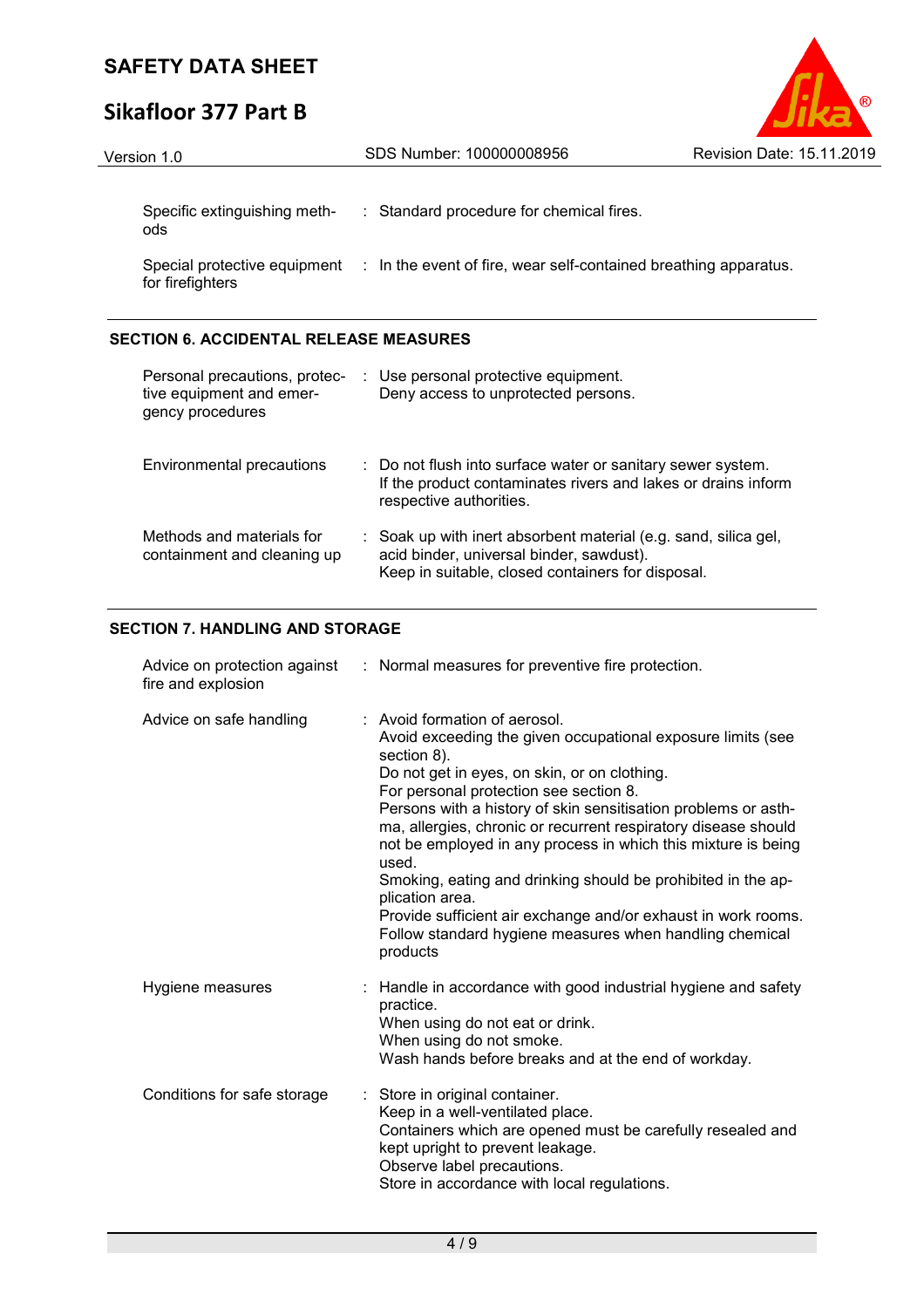# **Sikafloor 377 Part B**

Version 1.0 SDS Number: 100000008956 Revision Date: 15.11.2019

### **SECTION 8. EXPOSURE CONTROLS/PERSONAL PROTECTION**

### **Components with workplace control parameters**

| Components                                              | CAS-No.                                                                               | Value type<br>(Form of<br>exposure) | Control parame-<br>ters / Permissible<br>concentration | <b>Basis</b> |
|---------------------------------------------------------|---------------------------------------------------------------------------------------|-------------------------------------|--------------------------------------------------------|--------------|
| Diphenylmethanediisocyanate,<br>isomeres and homologues | 9016-87-9                                                                             | <b>TWA</b>                          | $0.02$ mg/m $3$<br>(NCO)                               | AU OEL       |
|                                                         | <b>Further information: Sensitiser</b>                                                |                                     |                                                        |              |
|                                                         |                                                                                       | <b>STEL</b>                         | $0.07$ mg/m $3$<br>(NCO)                               | AU OEL       |
|                                                         | <b>Further information: Sensitiser</b>                                                |                                     |                                                        |              |
| methylenediphenyl diisocya-<br>nate                     | 26447-40-5                                                                            | <b>TWA</b>                          | $0.02$ mg/m $3$<br>(NCO)                               | AU OEL       |
|                                                         | Further information: Category 2 (Carc. 2) Suspected human car-<br>cinogen, Sensitiser |                                     |                                                        |              |
|                                                         |                                                                                       | <b>STEL</b>                         | $0.07$ mg/m $3$<br>(NCO)                               | AU OEL       |
|                                                         | Further information: Category 2 (Carc. 2) Suspected human car-<br>cinogen, Sensitiser |                                     |                                                        |              |

#### **Personal protective equipment**

| Respiratory protection   | : Use respiratory protection unless adequate local exhaust<br>ventilation is provided or exposure assessment demonstrates<br>that exposures are within recommended exposure guidelines.<br>The filter class for the respirator must be suitable for the max-<br>imum expected contaminant concentration<br>(gas/vapour/aerosol/particulates) that may arise when han-<br>dling the product. If this concentration is exceeded, self-<br>contained breathing apparatus must be used. |
|--------------------------|-------------------------------------------------------------------------------------------------------------------------------------------------------------------------------------------------------------------------------------------------------------------------------------------------------------------------------------------------------------------------------------------------------------------------------------------------------------------------------------|
| Hand protection          | : Chemical-resistant, impervious gloves complying with an ap-<br>proved standard should be worn at all times when handling<br>chemical products if a risk assessment indicates this is nec-<br>essary.                                                                                                                                                                                                                                                                              |
| Eye protection           | : Safety eyewear complying with an approved standard should<br>be used when a risk assessment indicates this is necessary.                                                                                                                                                                                                                                                                                                                                                          |
| Skin and body protection | : Choose body protection in relation to its type, to the concen-<br>tration and amount of dangerous substances, and to the spe-<br>cific work-place.                                                                                                                                                                                                                                                                                                                                |

### **SECTION 9. PHYSICAL AND CHEMICAL PROPERTIES**

| Appearance      | $:$ liquid          |
|-----------------|---------------------|
| Colour          | : light brown       |
| Odour           | ∶ mustv             |
| Odour Threshold | : No data available |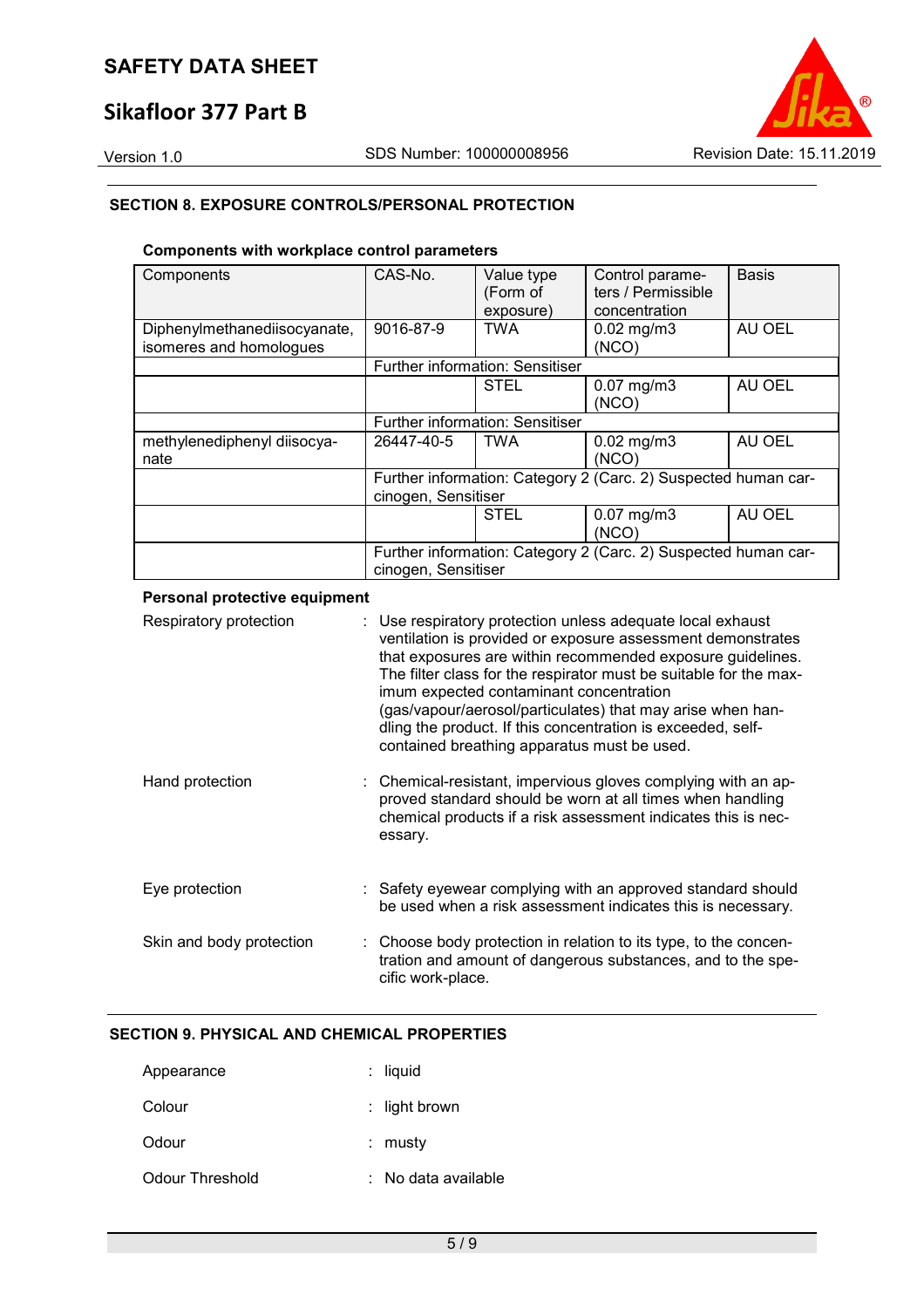# **Sikafloor 377 Part B**



| Version 1.0                                | SDS Number: 100000008956                                                                                                            | Revision Date: 15.11.2019 |
|--------------------------------------------|-------------------------------------------------------------------------------------------------------------------------------------|---------------------------|
| pH                                         | : Not applicable                                                                                                                    |                           |
| Melting point/range / Freezing<br>point    | : No data available                                                                                                                 |                           |
| Boiling point/boiling range                | : No data available                                                                                                                 |                           |
| Flash point                                | $> 150 °C$ ( $> 302 °F$ )<br>Method: open cup                                                                                       |                           |
| Evaporation rate                           | No data available                                                                                                                   |                           |
| Flammability                               | No data available                                                                                                                   |                           |
| Upper explosion limit                      | No data available                                                                                                                   |                           |
| Lower explosion limit                      | : No data available                                                                                                                 |                           |
| Vapour pressure                            | $: 0.01$ hPa (0.01 mmHg)                                                                                                            |                           |
| Relative vapour density                    | No data available                                                                                                                   |                           |
| Density                                    | : ca. 1.18 g/cm3 (20 °C (68 °F) ())                                                                                                 |                           |
| Solubility(ies)<br>Water solubility        | insoluble                                                                                                                           |                           |
| Partition coefficient: n-<br>octanol/water | : No data available                                                                                                                 |                           |
| Auto-ignition temperature                  | : No data available                                                                                                                 |                           |
| Decomposition temperature                  | : No data available                                                                                                                 |                           |
| Viscosity<br>Viscosity, dynamic            | : 70 - 90 mPa.s (20 °C)                                                                                                             |                           |
| Viscosity, kinematic                       | $>$ 20.5 mm2/s (40 °C)                                                                                                              |                           |
| <b>Explosive properties</b>                | No data available                                                                                                                   |                           |
| Molecular weight                           | No data available                                                                                                                   |                           |
| Volatile organic compounds                 | Directive 2010/75/EU of 24 November 2010 on industrial<br>emissions (integrated pollution prevention and control)<br>Not applicable |                           |

### **SECTION 10. STABILITY AND REACTIVITY**

| Reactivity         | : No dangerous reaction known under conditions of normal use.                 |
|--------------------|-------------------------------------------------------------------------------|
| Chemical stability | : The product is chemically stable.                                           |
|                    | Possibility of hazardous reac- : Stable under recommended storage conditions. |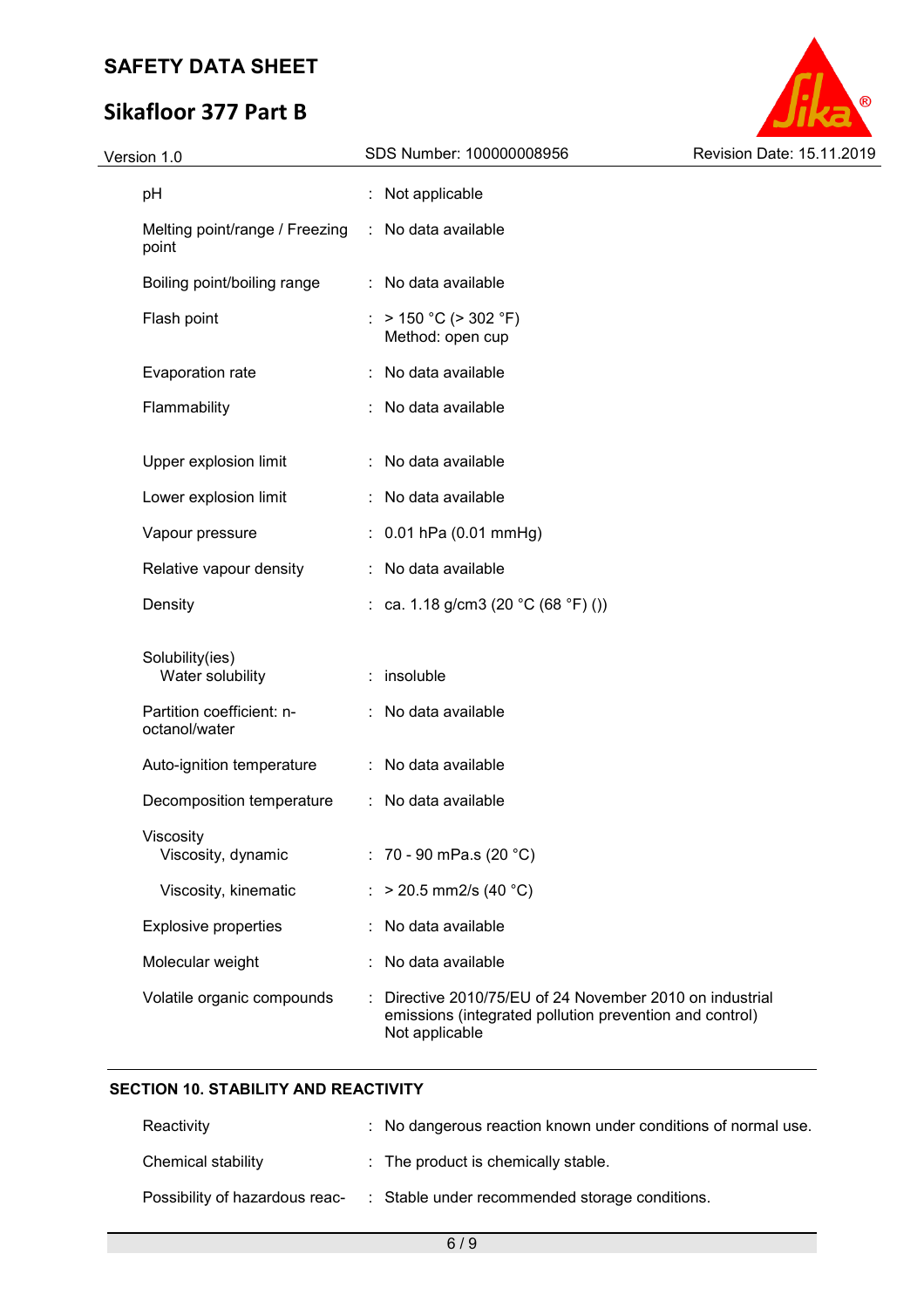# **Sikafloor 377 Part B**



| Version 1.0                                         | SDS Number: 100000008956       | <b>Revision Date: 15.11.2019</b> |
|-----------------------------------------------------|--------------------------------|----------------------------------|
| tions                                               |                                |                                  |
| Conditions to avoid                                 | $\therefore$ No data available |                                  |
| Incompatible materials                              | : No data available            |                                  |
| No decomposition if stored and applied as directed. |                                |                                  |

### **SECTION 11. TOXICOLOGICAL INFORMATION**

### **Acute toxicity**  Harmful if inhaled. **Components: Diphenylmethanediisocyanate, isomeres and homologues:**  Acute oral toxicity : LD50 Oral (Rat): > 10,000 mg/kg Acute inhalation toxicity : Acute toxicity estimate: 1.5 mg/l Exposure time: 4 h Test atmosphere: dust/mist Method: Expert judgement Assessment: The component/mixture is moderately toxic after short term inhalation. Acute dermal toxicity : LD50 Dermal (Rabbit): > 9,400 mg/kg

### **Skin corrosion/irritation**

Causes skin irritation.

#### **Serious eye damage/eye irritation**

Causes serious eye irritation.

#### **Respiratory or skin sensitisation**

Skin sensitisation: May cause an allergic skin reaction. Respiratory sensitisation: May cause allergy or asthma symptoms or breathing difficulties if inhaled.

### **Chronic toxicity**

#### **Germ cell mutagenicity**

Not classified based on available information.

#### **Carcinogenicity**

Suspected of causing cancer.

#### **Reproductive toxicity**

Not classified based on available information.

### **STOT - single exposure**

May cause respiratory irritation.

### **STOT - repeated exposure**

May cause damage to organs through prolonged or repeated exposure if inhaled.

### **Aspiration toxicity**

Not classified based on available information.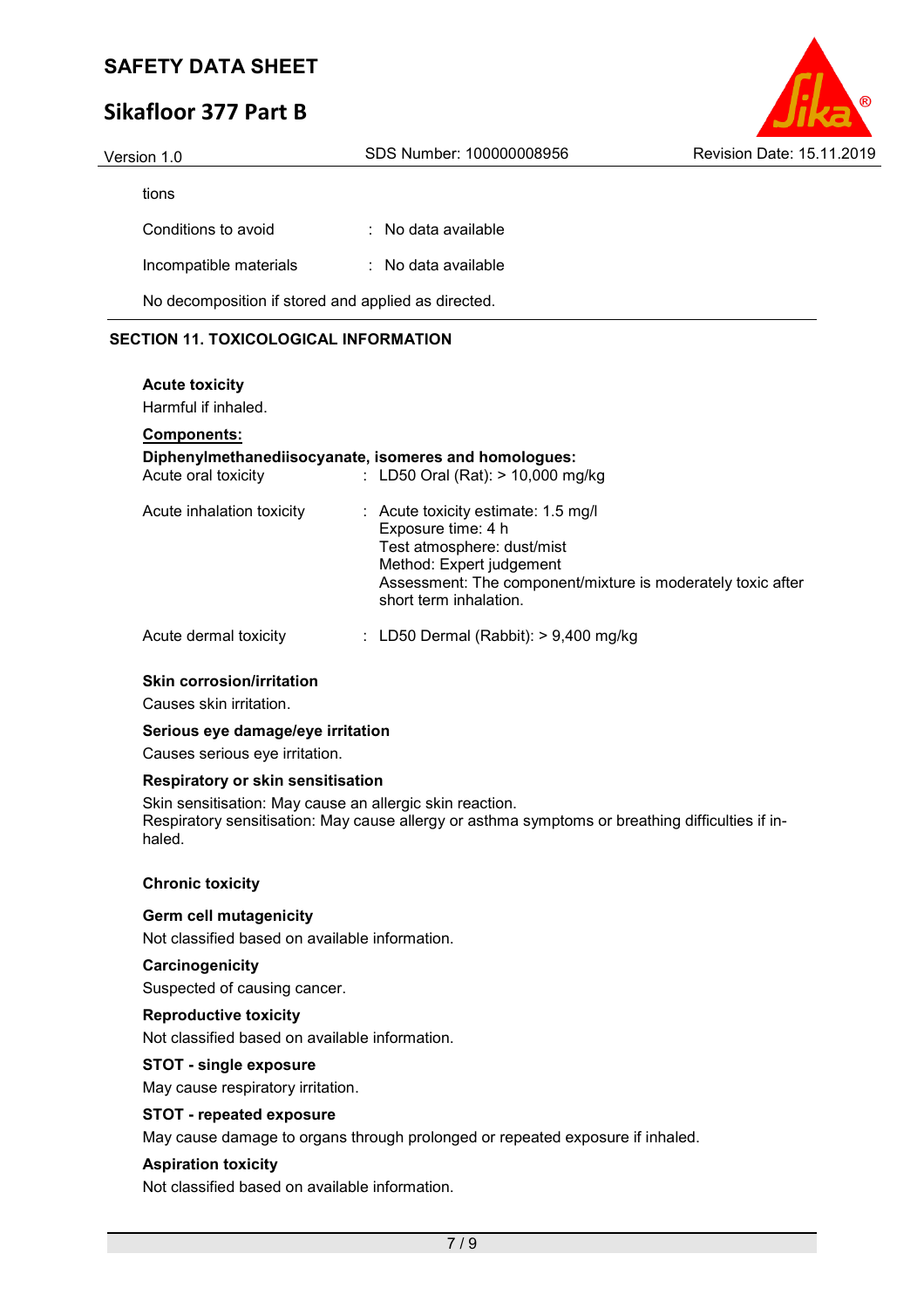## **Sikafloor 377 Part B**



### **SECTION 12. ECOLOGICAL INFORMATION**

| <b>Ecotoxicity</b>                                                                              |                                                                                                   |
|-------------------------------------------------------------------------------------------------|---------------------------------------------------------------------------------------------------|
| <b>Components:</b><br>Diphenylmethanediisocyanate, isomeres and homologues:<br>Toxicity to fish | : LC50 (Brachydanio rerio (zebrafish)): > 1,000 mg/l<br>Exposure time: 96 h                       |
| Toxicity to algae                                                                               | $\therefore$ EC50 (Desmodesmus subspicatus (green algae)): > 1,640<br>mg/l<br>Exposure time: 72 h |
| Persistence and degradability<br>No data available                                              |                                                                                                   |
| <b>Bioaccumulative potential</b><br>No data available                                           |                                                                                                   |
| <b>Mobility in soil</b><br>No data available                                                    |                                                                                                   |
| Other adverse effects                                                                           |                                                                                                   |
| <b>Product:</b><br>mation                                                                       | Additional ecological infor- : There is no data available for this product.                       |

### **SECTION 13. DISPOSAL CONSIDERATIONS**

| <b>Disposal methods</b> |                                                                                                                                        |
|-------------------------|----------------------------------------------------------------------------------------------------------------------------------------|
| Waste from residues     | : Do not contaminate ponds, waterways or ditches with chemi-<br>cal or used container.<br>Send to a licensed waste management company. |
| Contaminated packaging  | : Empty remaining contents.<br>Dispose of as unused product.<br>Do not re-use empty containers.                                        |

### **SECTION 14. TRANSPORT INFORMATION**

### **International Regulations**

**UNRTDG**

Not regulated as a dangerous good

### **IATA-DGR**

Not regulated as a dangerous good

#### **IMDG-Code**

Not regulated as a dangerous good